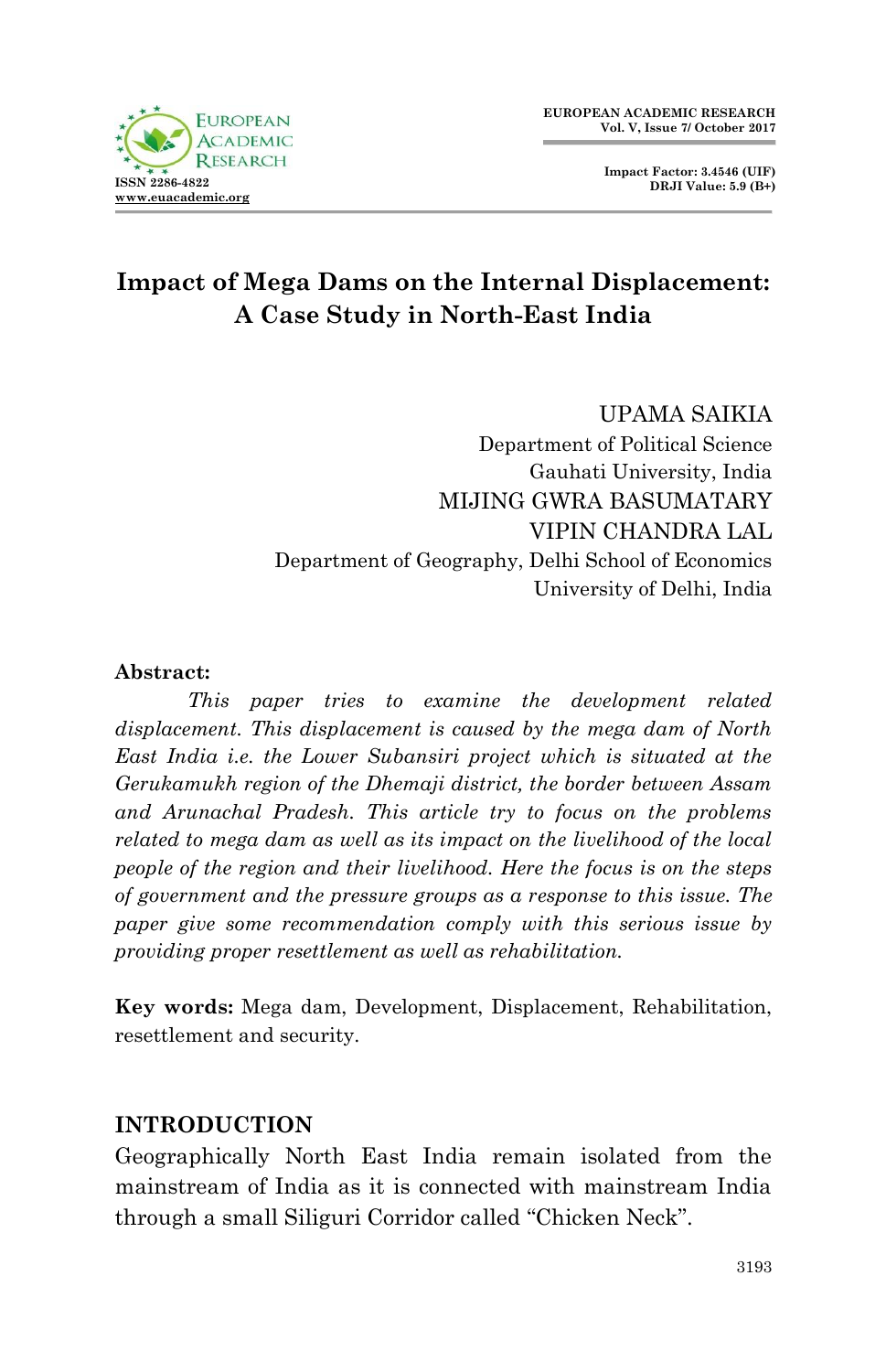Though North East India is regarded as "Mini-India" as well, it is the gateway of South East Asia. Although there is no such development agenda established in North East India in spite of the popular expectations.

The various ethnic movements that emerged during the post-colonial period were also unsuccessful in articulating the question of development with the aspiration of the people. This peripheral attitude of central government highly contributed towards making North East India as an insurgency prone area. Of late, the region has started receiving significant attention of the India government. Interestingly, one of such initiative taken by the central government is transforming North East India a powerhouse constructing 145 dams to enhance and ensure India's energy security in future (Mander, 1999).

It is pointed out that though the development is needed but it should not establish threatening towards human as well as environment. Here the analysis of development ridden displacement in North East India and Assam in particular is undertaken. It cannot be ignored that the fact that development induced displacement has complicated the problems related to rights and justice in India"s North East even more.

## **OBJECTIVES OF THE STUDY**

- To examine the types of displacement.
- To discuss the existing loopholes with regard to Mega dams and resettlement of displaced people of Assam.
- $\sim$  To study its impact on environment as well as in society.
- To crystallize the relationship between aggressor and victims.
- $\sim$  To study the role of political parties as well as pressure groups.
- Giving some solutions.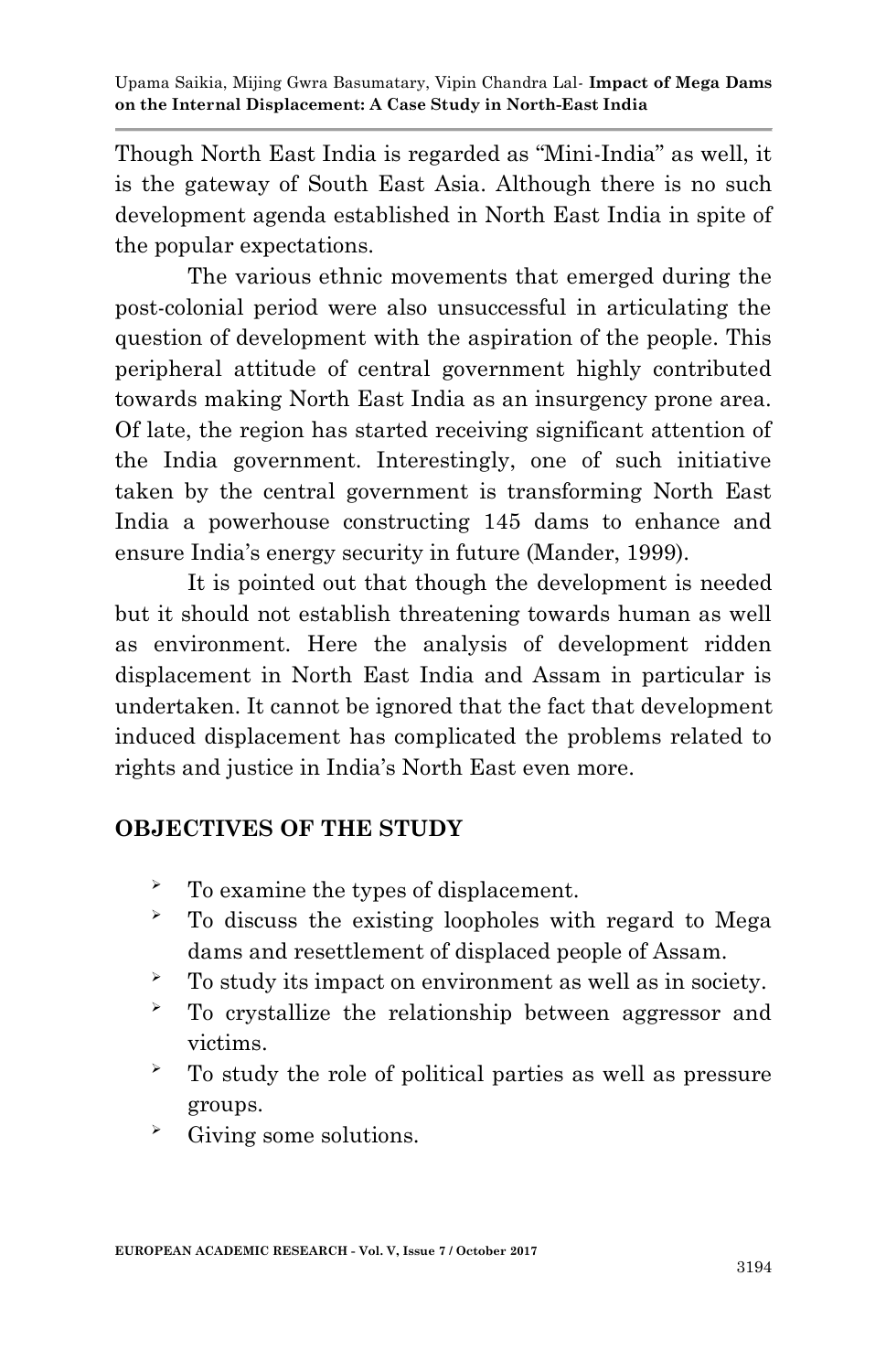## **HYPOTHESIS**

- i) Development induced displacement people are more than any other displacement.
- ii) There has been no active participation of the people of affected area.
- iii) Government response is not so much considerable.
- iv) Mega dam caused negative consequences rather than positive consequences.

#### **METHODOLOGY**

Victims of family were selected from affected area at random and they were contacted over phone to explain the purpose of the study and its relevance to seek their agreement to participate in the study. Those who wanted to give their consent were interviewed at their homes or another convenient place. To select further sample, a snowball sample technique were used until the desire sample size is obtained.

#### **REVIEW OF LITERATURE**

A voluminous body of literature on displacement exists across diverse regions, contexts and countries of the world. Dams in India have displaced many belongings to the weaker sections of society, during the last 50 years; some of 3300big dams have been constructed in India (Courtland, 2003).Most of the victims belong to Adivasi or Tribal people which constituted 40%-50% of the displaced population in certain areas of development induced displacement.

As a result of misguided state policy project affected communities have been subject to sudden eviction, lack of information, failure to prepare rehabilitation plans, low compensation, loss of asset and livelihood, traumicrelocation, destruction of community bonds, discrimination and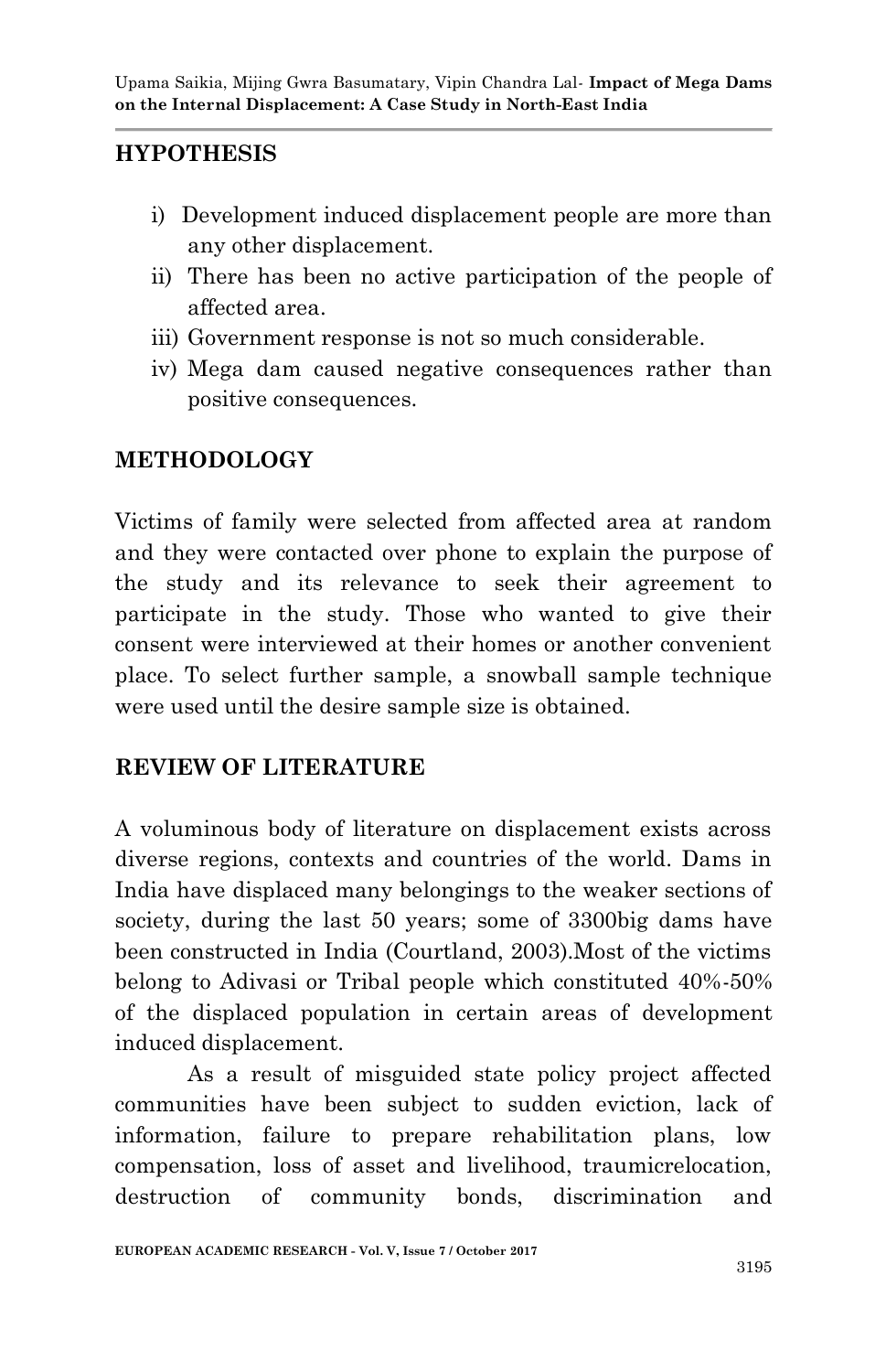Upama Saikia, Mijing Gwra Basumatary, Vipin Chandra Lal*-* **Impact of Mega Dams on the Internal Displacement: A Case Study in North-East India**

impoverishment (Mander, 1990).Such as huge problems are faced by northeastern state of India as here estimate to construct 168 dams which articulated hue and cry at present situation. Here emphasis has been given to mainly Lower Subansiri Project (LSP) which is situated at Garugamukh in the border of Assam and Arunachal Pradesh which is expected to produce 2000MW power under NHPC by ignoring seismicity and its environment (Hussain, 2007).This paper examines the issues of land acquisition, resettlement and rehabilitation concerning the LSP. It displaced both upstream as well as downstream people, curved away their traditional means of livelihood, their cultural rights and their right to life.

## **RESULT AND DISCUSSION**

IDPs constitute one of the largest excluded groups in society. It occurs immense loss of people"s life whether it is professional or personal (Courtland, 2003). The conditions of IDPs areworse than refugee because former cannot cross the inert-borders and has to seek help from that authority which is very often responsible for their displacement. IDPs are those who are compelled or fled from the resistance due to conflict, environment as well as development related issues.

## **CLASSIFICATION OF IDPs**

One can find all three kinds of IDPs in North East India i.e.:-

i) Conflict induced IDPs: Ethnic conflict includes the conflict between the state and ethnic groups/insurgent groups inter or intra ethnic conflict. Among North Eastern state IDPs quite high in Assam.

There are more than 100000 Hindu Muslims were displaced due to Assam agitation, language movement during 1960s, 70s and 80s. More than 200000 people were displaced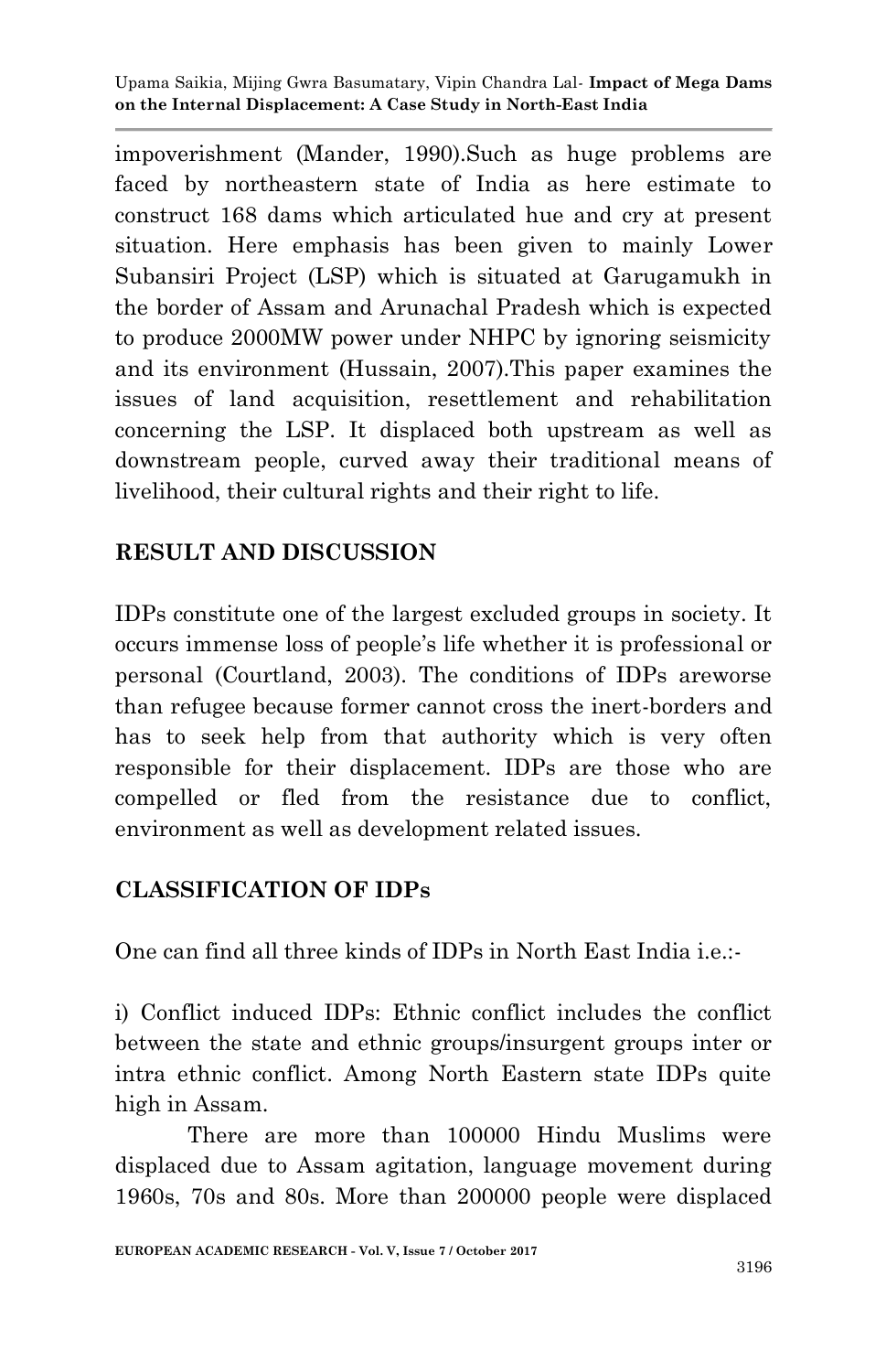due to inter ethnic conflict between Bodo-Muslims and Bodo-Santhals.

ii) Development induced IDPs: Development induced IDPs those who are compelled to migrate as a result of policies and projects which are implemented supposedly enhance development large sale infrastructure projects which include dams, roads, ports, airports, mining, deforestation etc.

The Pagladiya Dam Project is constructed in Nalbari District of Lower Assam. The project is going to irrigate 54,125 hectares land and generate only 3 MW of electricity. But it would displace almost 1, 05,000 population most of whom are tribal people.

The Lower Subansiri Project (LSP) is to be constructed on the border of Assam and Arunachal Pradesh. It is generated 2000 MW of electricity under National Hydro Electricity Power Co-operation (NHPC). It submerged 3436 hectares land. The NHPC has already constructed their office on an elephant corridor (Manirul and Phanjoubam, 2007)

iii) Environment related IDPs: The environment degradation include flood, riverbank erosion, landslides etc. The cost of this degradation is difficult to estimate. The flood of 2004 alone affected more than 10 million people in Assam Valley. During 1951-2000, Brahmaputra eroded 3 million peasants.

## **PROBLEMS OF MEGA DAMS:**

i) Threat to human lives: It has already been discussed earlier that mega dams caused threat to human lives. People were displaced from their habitat which curved away 2 basic human needs i.e. food and shelter. Which threaten to Human Rights and they became unemployed which raised serious challenge to Right to Life and Right to Employment.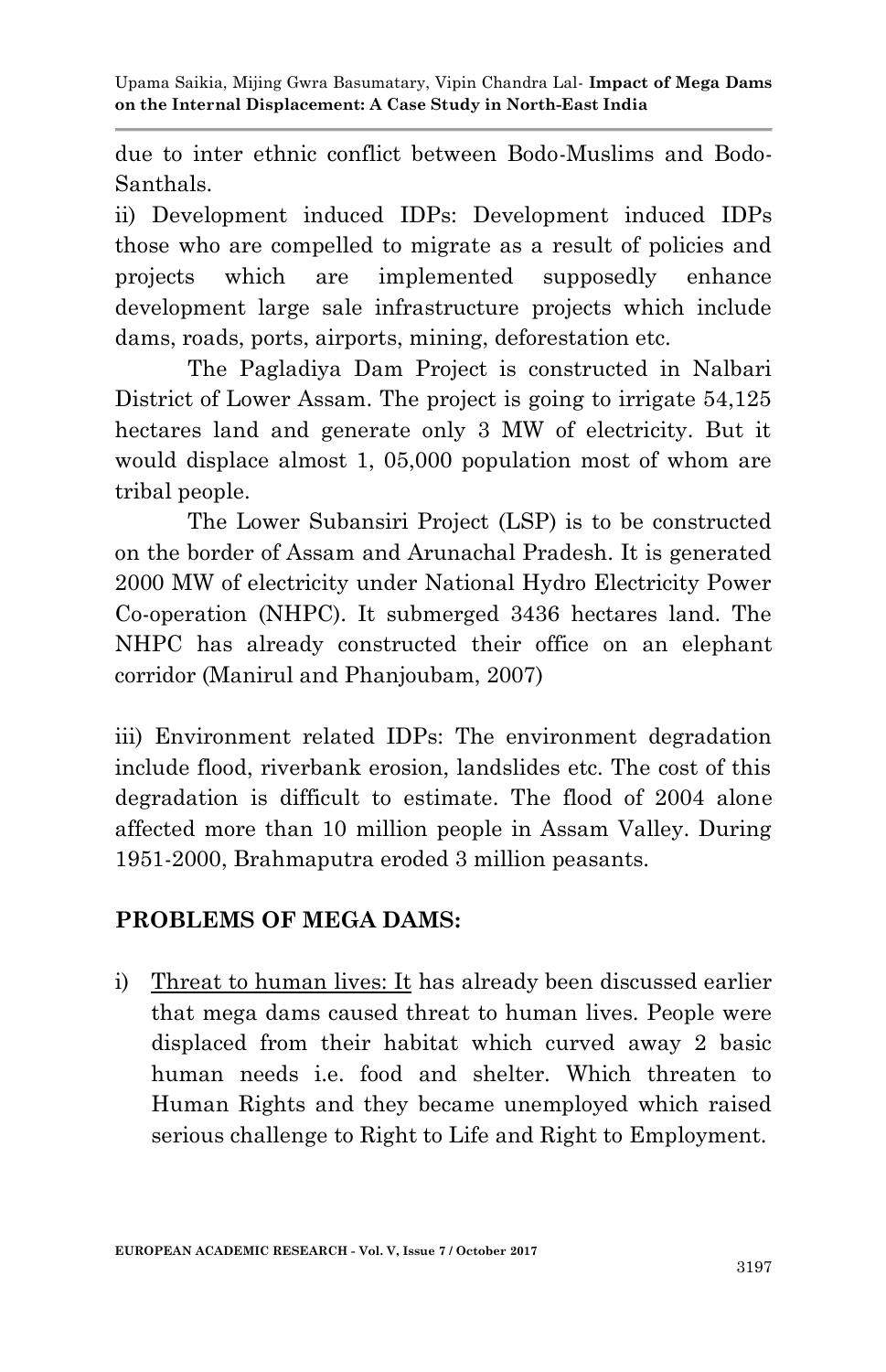Upama Saikia, Mijing Gwra Basumatary, Vipin Chandra Lal*-* **Impact of Mega Dams on the Internal Displacement: A Case Study in North-East India**

- ii) Threat to Environment: A huge area submerged by this project for this deforestation occurred and most of flora fauna could damage.
- iii) Lack of proper communication between authority and people: Role of NHPC is like suprastate institution. The lack of transparency and obduracy on the part of the NHPC has made the situation uncertain. As NHPC does not organize any public hearings to giving detailed information of the project.
- iv) Challenges towards Religion and Culture: Again NHPC has antagonized the people by hunting their religious and cultural sensibilities. It has been alleged that NHPC demolished Namghar on 2005. Further people felt that NHPC has no respect for indigenous people, their religion and culture.

#### **ROLE OF GOVERNMENT AND PRESSURE GROUPS**

The people both downstream of Assam and upstream in Arunachal Pradesh have fought against the construction of the dam. Besides the resistance of the people both in Assam and Arunachal Pradesh very significantly the Governor Assam raised objections to and expressed his apprehensions about the LSP. Perhaps this has happened for the first time in India. Nowhere in India, has a Governor of a state never raised such objections on a Mega Project sponsored by the Centre. The pressure groups like KrishakMuktiSangramSamiti (KMSS), Brahmaputra Valley Ganga SangramSamiti and other student organizations like All Assam Student Union (AASU), the All Dhemaji District Student Union (AADSU), the TakamMisingParimKaubang (TMPKetc. are doing ongoing protest. State government of Arunachal Pradesh opposed this Mega Hydroelectric Project executed through NEEPCO &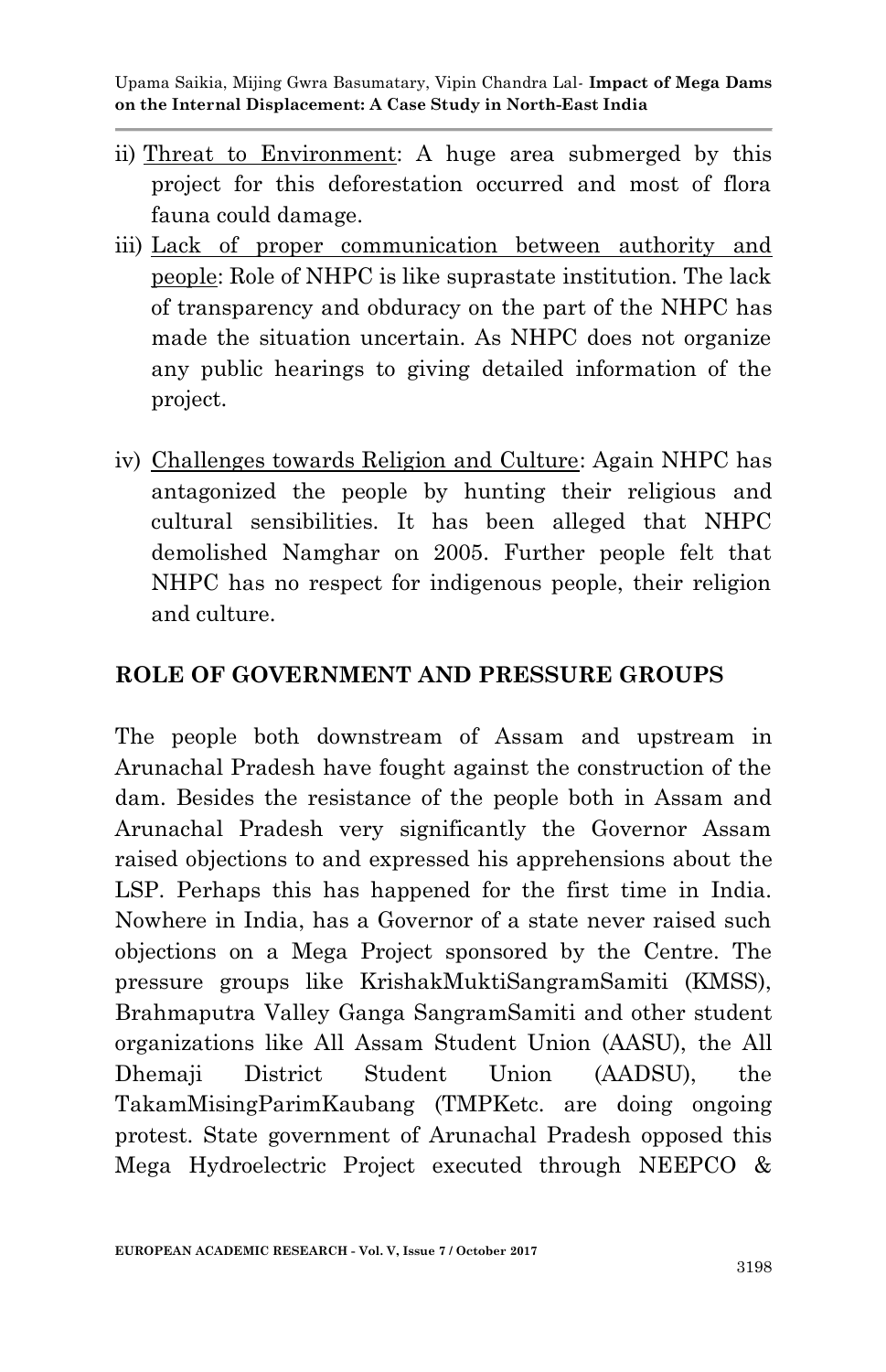Upama Saikia, Mijing Gwra Basumatary, Vipin Chandra Lal*-* **Impact of Mega Dams on the Internal Displacement: A Case Study in North-East India**

NHPC (Hussain, 2010). People become conscious and skeptical about the negative consequences of the project and threat of it.

That is the reason they vehemently opposed for its construction. The Arunachal Pradesh Government asserted that the big storage of reservoir had severe negative effects like inundating upstream areas including a large tract of reserved forest rare flora species and displacement of tribal as well as animal from the homeland.

The government also pointed out that Arunachal Pradesh falls in the highly fragile and highly vulnerable seismic zone-v. The state government is not opposed to dev. projects, as long as they are sustainable. Though the state government decided not to allow any new Mega Dam Projects, but the central government seems to remain intact with construction of mega dam projects.

### **SIGNIFICANCE OF THE STUDY**

There is no doubt that dams are considered as one of the most technological intervention for the development prospects of any country in the world. Jawaharlal Nehru considered Dams as like Temple of India', now for its failure in security, it is considered as a "Sin of India". In a democratic country like India the voice of the people should be recognized. It is well accepted by all that no country can make progress in nation-building work, unless people at large not commensurate. The NarmadaBachaoAndolan under the leadership of MedhaPatkar opposing construction of SardarSarovar Project inGujrat is the citation of good example. This anti-dam protest gave inspiration to people in India and all over the world. Mega dams would have supported by all if this would be happened human and eco-friendly (Menon et.al 2005). Therefore one may conceived that true development can neither be borrowed from elsewhere not it to be imposed. It has to evolve from within the society itself. In this process social progress, economic growth,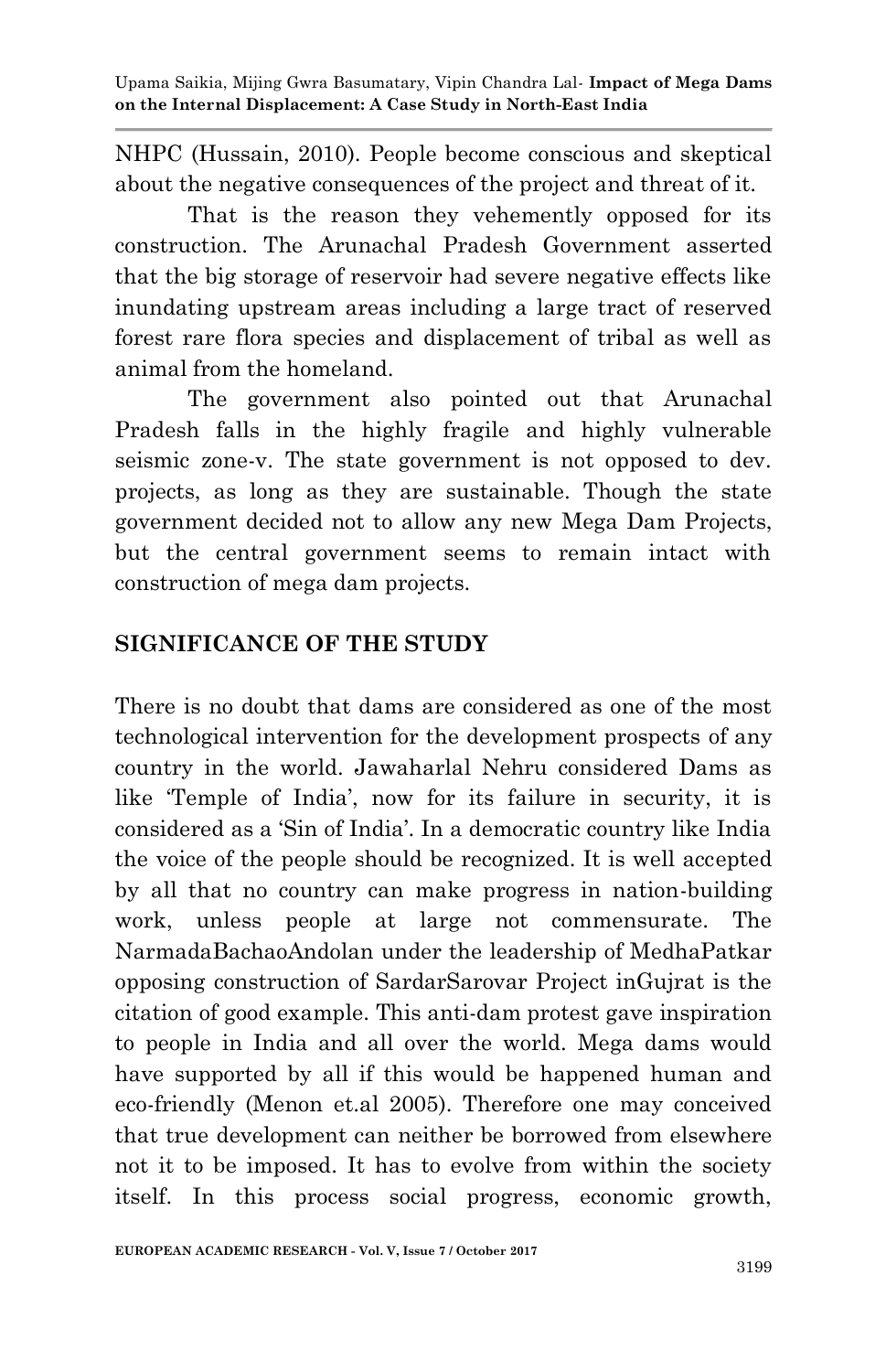population, the nature and manmade resources, environment and development of human settlements are closely connected and interact. So development is now seen as security of livelihood i.e. "JivonaruJivikarNirapatta" (Hussain, 2008).New sustainable plans and programs should be framed by focusing on the principles of ecology, economy, equality and justice.

#### **RECOMMENDATIONS AND SUGGESTIONS**

However, response to mega dam projects aimed at converting the North East India into India"s powerhouse which has been facing stiff resistance from the local people. They have been demanding inclusion of Human Rights, Human Dignity and Justice besides popular grassroots participation in the planning and implementation agenda. It is also urge to high officials that they do not make policies sitting in the A.C. room. It is said so because unless they do not directly involved or faced their situation and its probable danger they are not able to understood its bitter consequences. When these IDPs should be an integral part of the development and its decision making process. Now it is overdue to write the obituary for the redundant land acquisition policy and the top-down development policy simultaneously. Again construct the micro dams instead of mega dams. The official put up notifications and organized public hearings in a local language. However there is a need of successful implementation of any program. It can be possible by a planning where each step of the programs specially identified, sequencing the steps properly responsibilities are attributed among unavailable personnel. Implementation should be attaining the grass root level. It must be admitted that there is dearth of strong and dedicated leadership in the region because of which human resources of the region can be utilized in an effective and productive way.